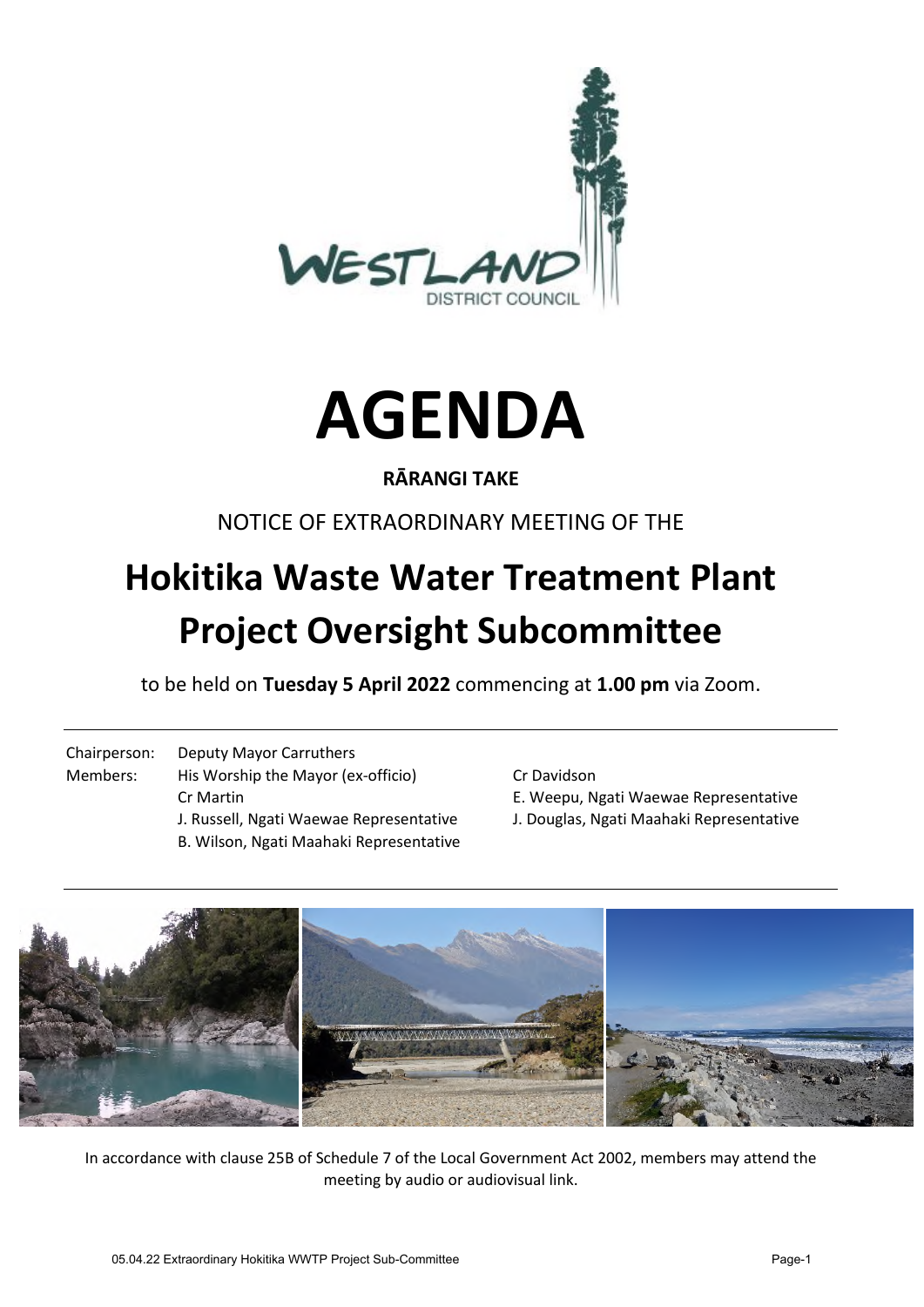# **Council Vision:**

*We work with the people of Westland to grow and protect our communities, our economy and our unique natural environment.* 

# **Purpose:**

The Council is required to give effect to the purpose of local government as prescribed by section 10 of the Local Government Act 2002. That purpose is:

- (a) To enable democratic local decision-making and action by, and on behalf of, communities; and
- (b) To promote the social, economic, environmental, and cultural well-being of communities in the present and for the future.

# **1. KARAKIA TĪMATANGA OPENING KARAKIA**

## **2. CONFIRMATION OF MINUTES OF MEETINGS**

• Inaugural Minutes - 4 August 2021.

# **3. WHAKAPUAKITANGA WHAIPĀNGA DECLARATIONS OF INTEREST**

Members need to stand aside from decision-making when a conflict arises between their role as a Member of the Council and any private or other external interest they might have. This note is provided as a reminder to Members to review the matters on the agenda, and assess and identify where they may have a pecuniary or other conflict of interest, or where there may be a perception of a conflict of interest.

If a member feels they do have a conflict of interest, they should publicly declare that at the start of the meeting or of the relevant item of business and refrain from participating in the discussion or voting on that item. If a member thinks they may have a conflict of interest, they can seek advice from the Chief Executive or the Group Manager: Corporate Services (preferably before the meeting). It is noted that while members can seek advice the final decision as to whether a conflict exists rests with the member.

# **4. NGĀ TAKE WHAWHATI TATA KĀORE I TE RĀRANGI TAKE URGENT ITEMS NOT ON THE AGENDA**

Section 46A of the Local Government Official Information and Meetings Act 1987 states:

 $(7)$  An item that is not on the agenda for a meeting may be dealt with at the meeting if – (a) the local authority by resolution so decides, and

(b) the presiding member explains at the meeting at a time when it is open to the public, -

(i) the reason why the item is not on the agenda; and

(ii) the reason why the discussion of the item cannot be delayed until a subsequent meeting. (7A) Where an item is not on the agenda for a meeting, -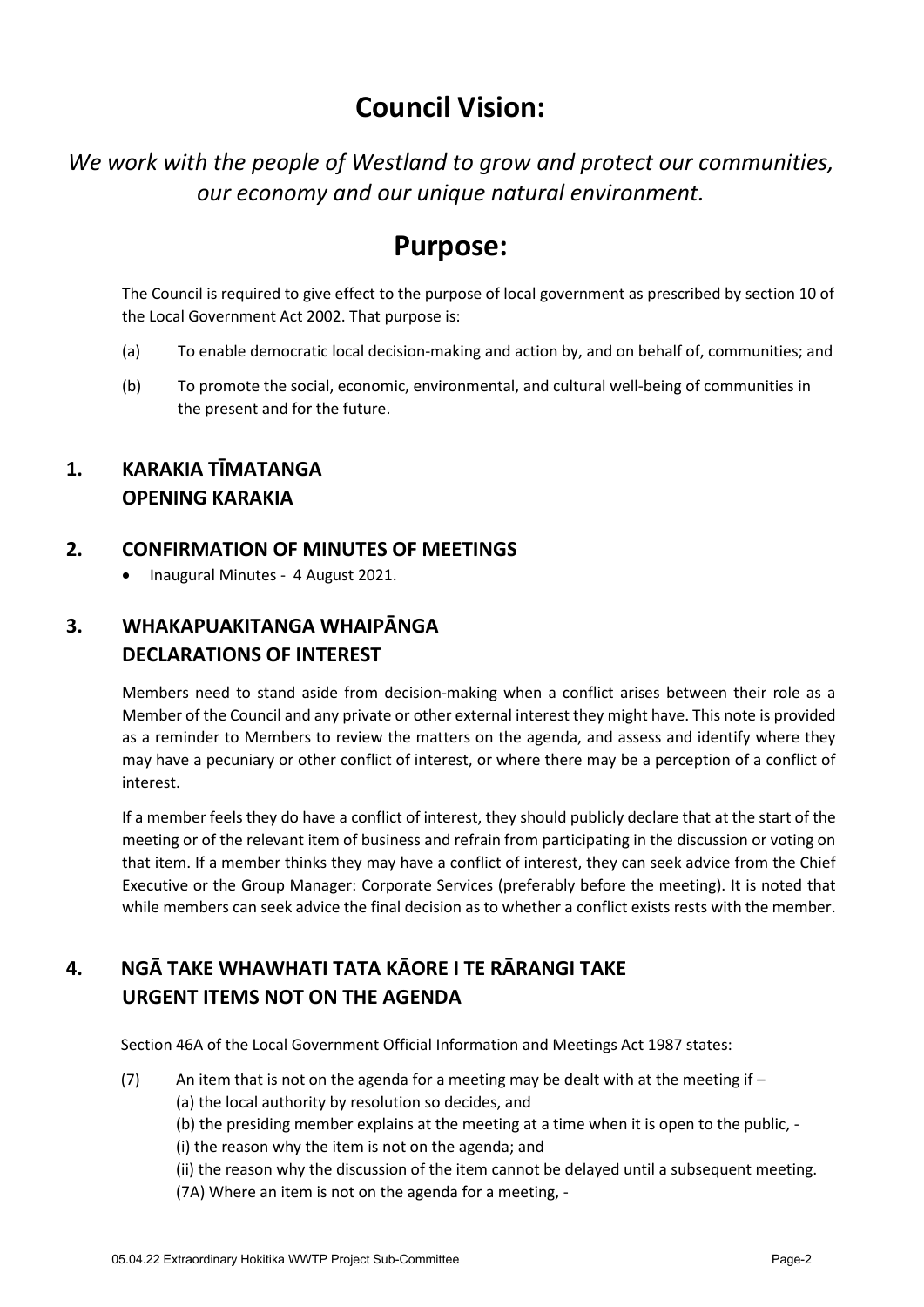(a) that item may be discussed at the meeting if – (i) that item is a minor matter relating to the general business of the local authority; and (ii) the presiding member explains at the beginning of the meeting, at a time when it is open to the public, that the item will be discussed at the meeting; but (b) No resolution, decision, or recommendation may be made in respect of that item except to refer that item to a subsequent meeting of the local authority for further discussion.

### **5. PROPOSED AMENDMENT TO TERMS OF REFERENCE**

Pages 4-8

- Simon Bastion, Chief Executive, Westland District Council

# **6. HOKITIKA WASTE WATER TREATMENT PLANT UPGRADE PROJECT a. DRAFT OPTIONS ASSESSMENT FRAMEWORK DOCUMENT**

Stantec's Hokitika Wastewater Upgrade Project team will present on the draft options assessment framework. The framework outlines the 'sieving' process and assessment criteria that will be used to assess individual components and potential wastewater schemes. The project team is seeking to discuss and gather feedback on the document. Note the framework may need to evolve throughout the process, hence the team is seeking approval for the process and initial criteria from the Oversight Subcommittee, cognisant that future updates may be required.

- **-** John Strange, Senior Civil Engineer, Stantec
- **-** Kylie Huard, Principal Transportation Planner, Stantec

### **b. NEXT STEPS**

The project team will present on the business case process going forward, including the key outcomes and outputs of each step. The team is seeking input and feedback on these stages to ensure they align with Council processes, and for the Subcommittee to provide advice on who should be involved in each stage.

#### **DATE OF THE NEXT HOKITIKA WASTE WATER TREATMENT PLANT OVERSIGHT SUBCOMMITTEE MEETING TO BE CONFIRMED COUNCIL CHAMBERS, 36 WELD STREET, HOKITIKA AND VIA ZOOM**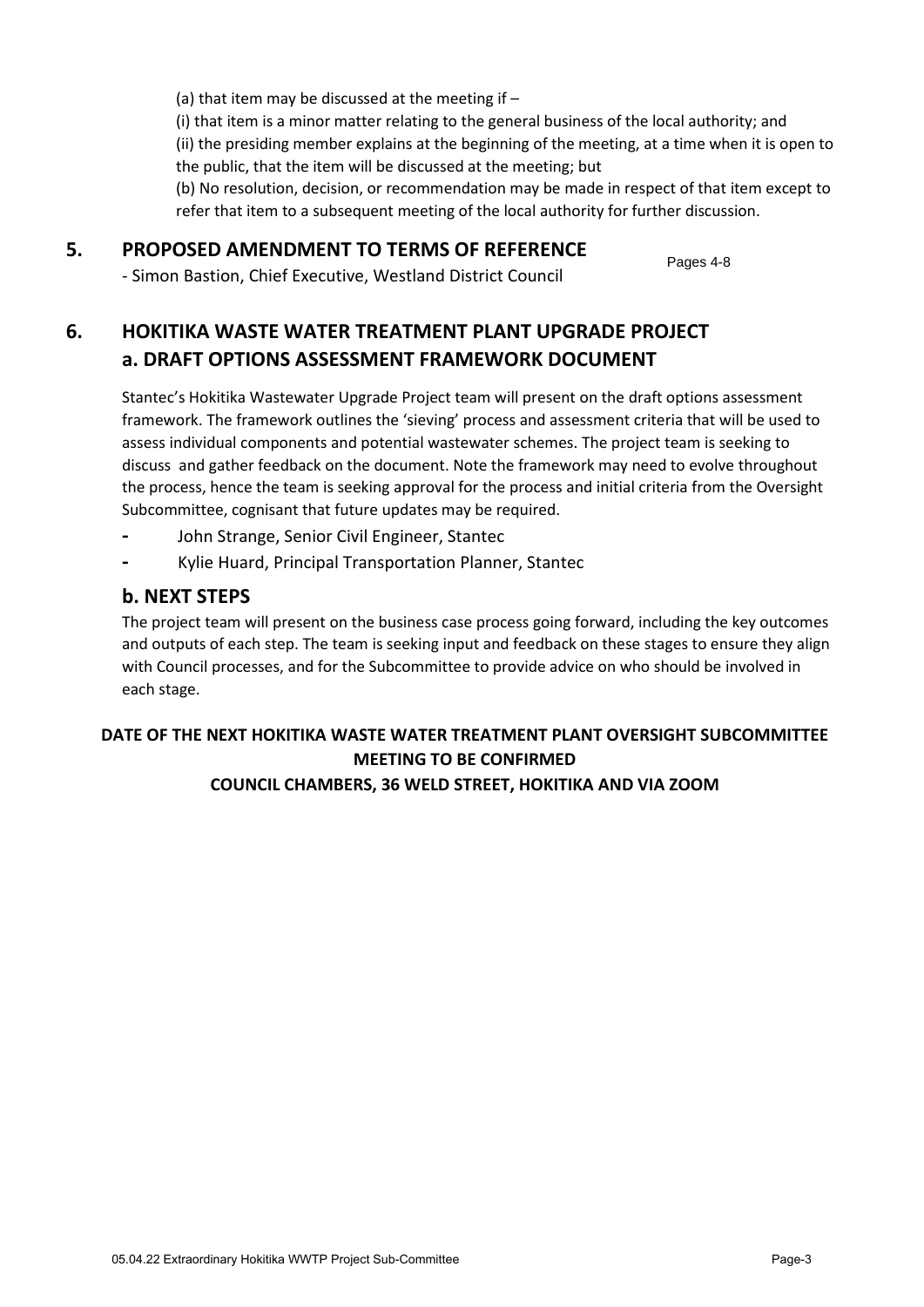# **TERMS OF REFERENCE**

# **Hokitika Waste Water Treatment Plant Project Oversight Subcommittee**

|                                    | <b>Authorising Body</b>         | Mayor / Council                                                                     |
|------------------------------------|---------------------------------|-------------------------------------------------------------------------------------|
| WESTLAND<br><b>DISTRICT COUNCI</b> | <b>Status</b>                   | Subcommittee of the Capital Projects and<br><b>Tenders Committee</b>                |
|                                    | <b>Title</b>                    | Hokitika Waste Water Treatment Plant<br>Project Oversight Subcommittee              |
|                                    | <b>Approval Date</b>            | 27 May 2021                                                                         |
|                                    | <b>Adopted Date</b>             | 4 August 2021                                                                       |
|                                    | <b>Term of the Subcommittee</b> | Until the end of the Triennium                                                      |
|                                    | <b>Administrative Support</b>   | <b>Chief Executive Office</b>                                                       |
|                                    | Quorum                          | The Chairperson and any two members, one<br>of which must be an Iwi Representative. |

#### **Purpose**

The purpose of the Hokitika Waste Water Treatment Plant (WWTP) Project Oversight Subcommittee is to oversee the Governance of the Hokitika Waste Water Treatment Plant Project. This Subcommittee honours the MOU between Westland District Council (EDC) and Poutini Ngāi (Kāi) Tahu in an equal partnership to support significant issues and projects within the WDC boundary. The makeup of the Subcommittee represents an equal partnership is to ensure stakeholders are represented to provide guidance on the strategy of the project.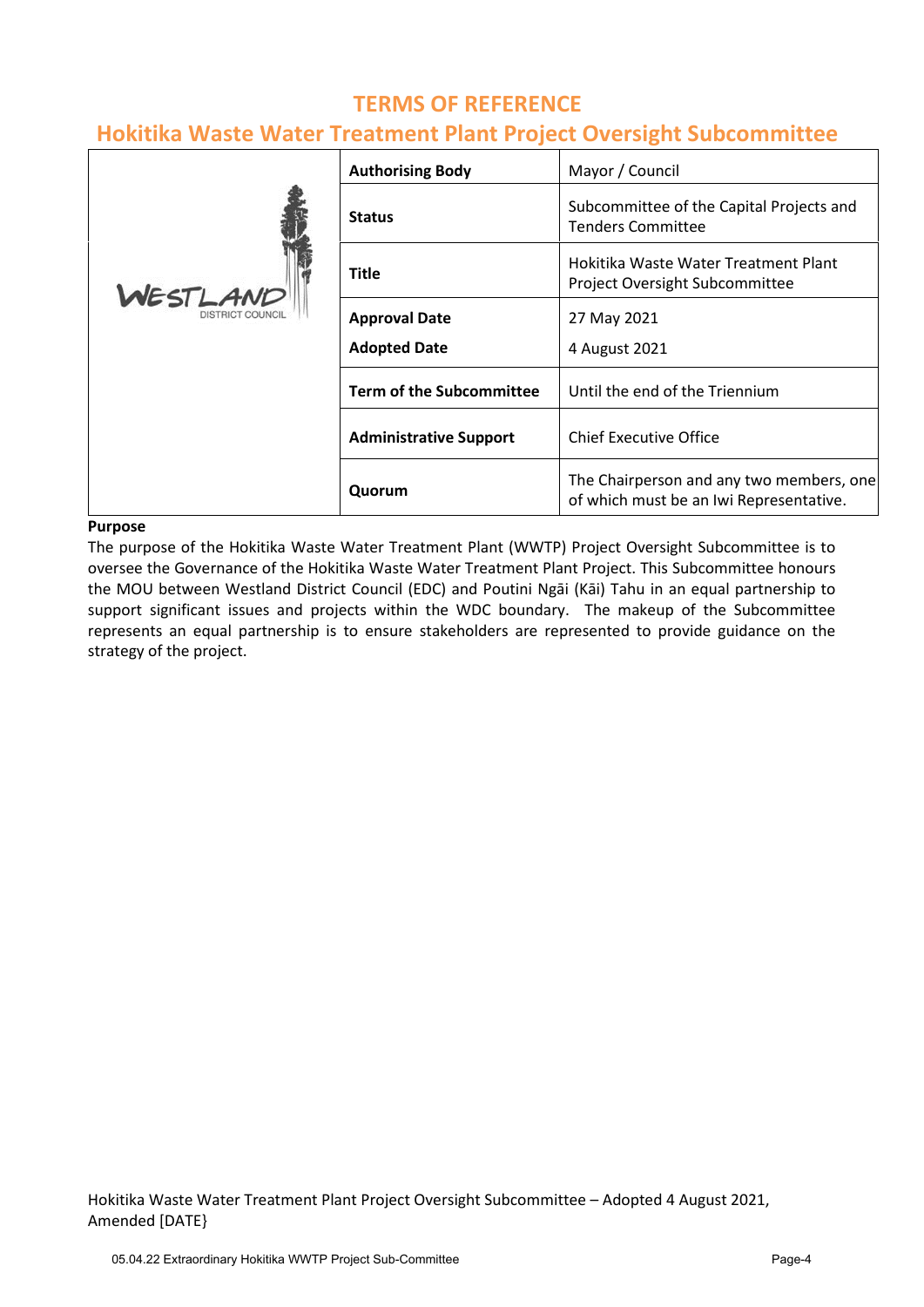



#### **Responsibility**

The Hokitika WWTP Project Oversight Subcommittee is responsible for the following:

- Defining the overall objectives and values of the Hokitika WWTP project.
- The contribution each proposal would have towards achieving the objectives.
- Financial sustainability of each proposal.
- Ensuring the prioritisation of projects reflects community needs.
- Working closely with all key stakeholders of the project.

In connection with the project, the Subcommittee shall receive regular reports from project management containing such information it deems relevant to fulfil its mandate, including but not limited to information concerning:

- Project timetable, critical path events and progress to completion.
- Major project milestones, including variance analysis and mitigation strategies.
- Key issues or disputes and proposed mitigation strategies.
- Project budget updates, showing actual expenditures versus budget, use of contingencies and projected final expenditures.
- Assist with bridging project barriers outside the influence of staff.

Report to the Capital Projects and Tenders Committee via the Council delivery representative on a regular basis to provide updates as required.

#### **DELEGATIONS TO THE SUBCOMMITTEE:**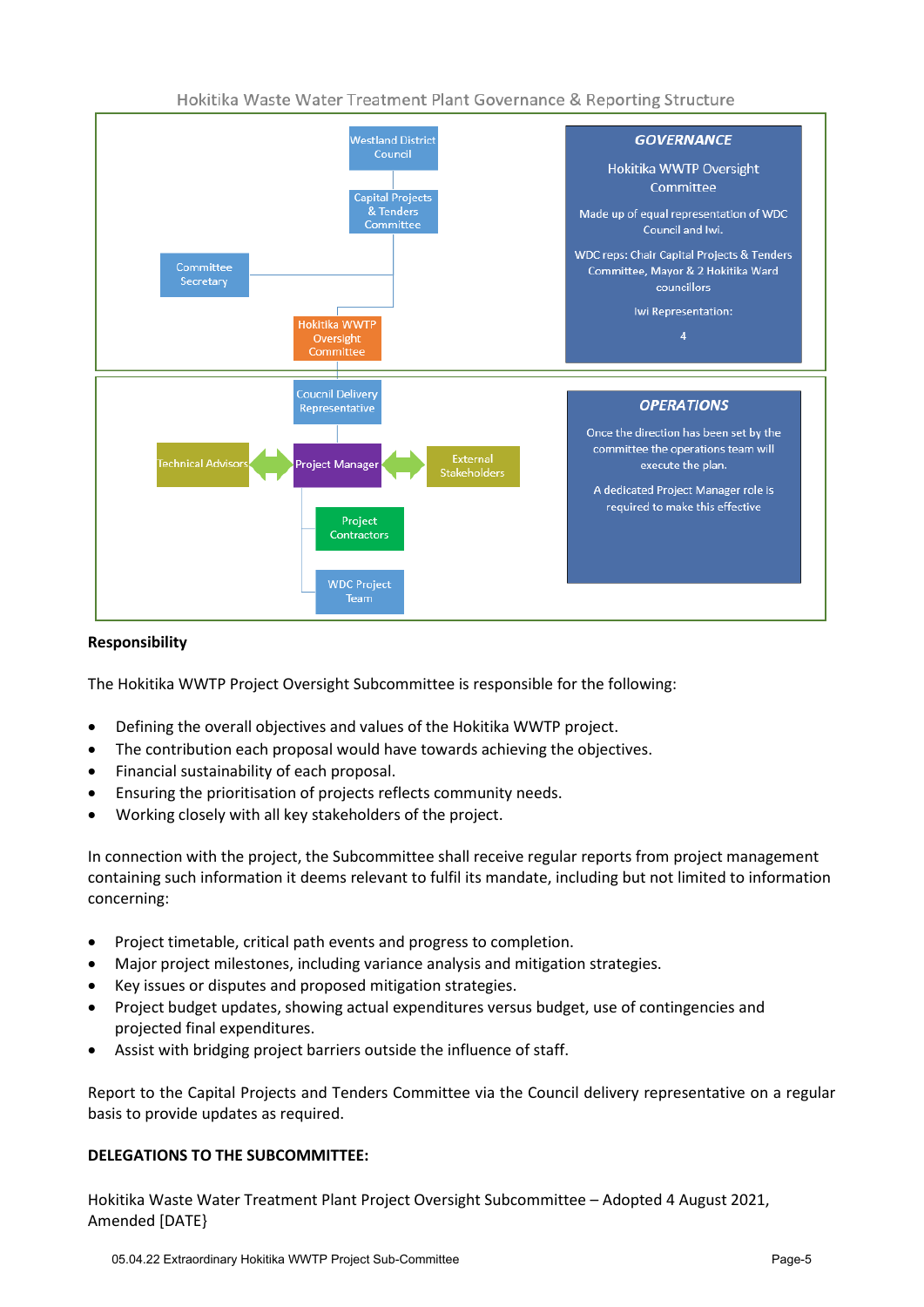The Hokitika WWTP Project Oversight Subcommittee will have the following delegated powers and be accountable to Council for the exercising of these powers. In exercising the delegated powers, the Subcommittee will operate within:

- Policies, plans, standards or guidelines that have been established and approved by Council;
- The overall priorities of Council;
- The needs of Iwi and the local communities; and
- The approved budgets for the activity.

The Hokitika WWTP Project Oversight Subcommittee will have delegated authority to:

- Define the overall objectives and values of the Hokitika WWTP project.
- Power to co-opt technical advice as appropriate.
- All powers necessary to perform the Subcommittee's responsibilities except:
	- Powers that the Council cannot legally delegate or has retained for itself.
	- Where the Subcommittee's responsibility is limited to making a recommendation only.
	- Deciding significant matters for which there is high public interest and which are controversial.
	- The commissioning of reports on new policy where that policy programme of work has not been approved by the Council.

#### **Power to Delegate**

The Hokitika WWTP Project Oversight Subcommittee may not delegate any of its responsibilities, duties or powers.

#### **Membership**

The Hokitika WWTP Project Oversight Subcommittee will comprise the following, one of which will be the chairperson:

- Chairperson (Chair of the Capital Projects and Tenders Committee)
- Ex-Officio Mayor
- Iwi Representatives x 4
- Hokitika Ward District Council Representative x 2

#### **Chairperson**

The Chairperson is responsible for:

- The efficient functioning of the Oversight Subcommittee;
- Setting the agenda for Oversight Subcommittee meetings in conjunction with the Chief Executive; and
- Ensuring that all members of the Oversight Subcommittee receive sufficient timely information to enable them to be effective Committee members.

The Chairperson will be the link between the Oversight Subcommittee and Council staff.

The Chair appointment will be reviewed and appointed following the selection of Councillors at each new Triennium.

#### **Remuneration**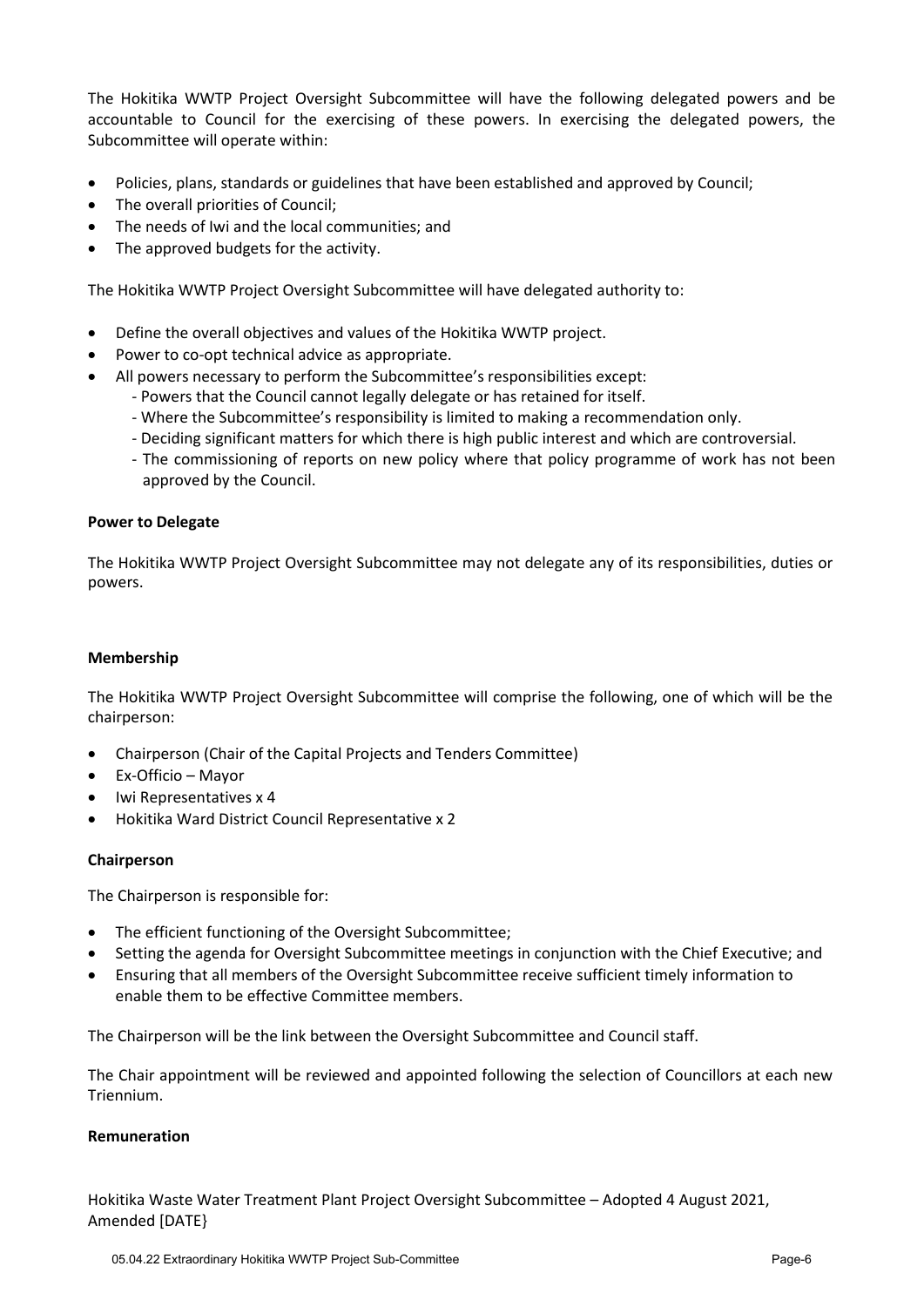Remuneration for iwi representatives will be \$250.00 per meeting or workshop and be funded by Westland District Council. A Koha will also be offered for utilisation of the Arahura Marae (when hosting). His Worship the Mayor or the Chair of the WWTP Subcommittee have the authority to sign off Iwi Representative payments for processing.

#### **Quorum**

The quorum at any meeting of the Oversight Subcommittee shall be the Chairperson and any two members, one of which must be an Iwi Representative.

#### **Frequency of Meetings**

The Oversight Subcommittee shall meet as required but not less than quarterly. Every alternative meeting will be hosted by Arahura Marae.

#### **Relationships with Other Parties**

- The Chief Executive is responsible for servicing and providing support to the Subcommittee in the completion of its duties and responsibilities. The Chief Executive shall assign council staff as required to provide these functions on his/her behalf.
- The Chairperson may request the Chief Executive and staff in attendance to leave the meeting for the duration of the discussion. The Chairperson will provide minutes for that part of the meeting.
- The Oversight Subcommittee acknowledges that there are a number of external stakeholders interested in the outcome of the project and whilst they do not form part of the membership of the Oversight Subcommittee they will be consulted on any aspect of the Subcommittee's work that they will be impacted by.

#### **Contacts with Media and Outside Agencies**

- The Oversight Subcommittee Chairperson is the authorised spokesperson for the Oversight Subcommittee in all matters where the Oversight Subcommittee has authority or a particular interest.
- Oversight Subcommittee members, including the Chairperson, do not have delegated authority to speak to the media and/or outside agencies on behalf of Council on matters outside of the Oversight Subcommittee's delegations.
- The Chief Executive will manage the formal communications between the Oversight Subcommittee and its constituents and for the Oversight Subcommittee in the exercise of its business. Correspondence with central government, other local government agencies or other official agencies will only take place through Council staff and will be undertaken under the name of the District Council.

#### **Conduct of Affairs**

The Oversight Subcommittee shall conduct its affairs in accordance with the Local Government Act 2002, the Local Government Official Information and Meetings Act 1987, the Local Authorities (Members' Interests) Act 1968, Council's Standing Orders and Code of Conduct.

#### **Public Access and Reporting**

Notification of meetings to the public and public access to meetings and information shall comply with Standing Orders, but it should be noted that:

 Workshop meetings solely for information and discussions and at which no resolutions or decisions are made may be held in accordance with Standing Orders.